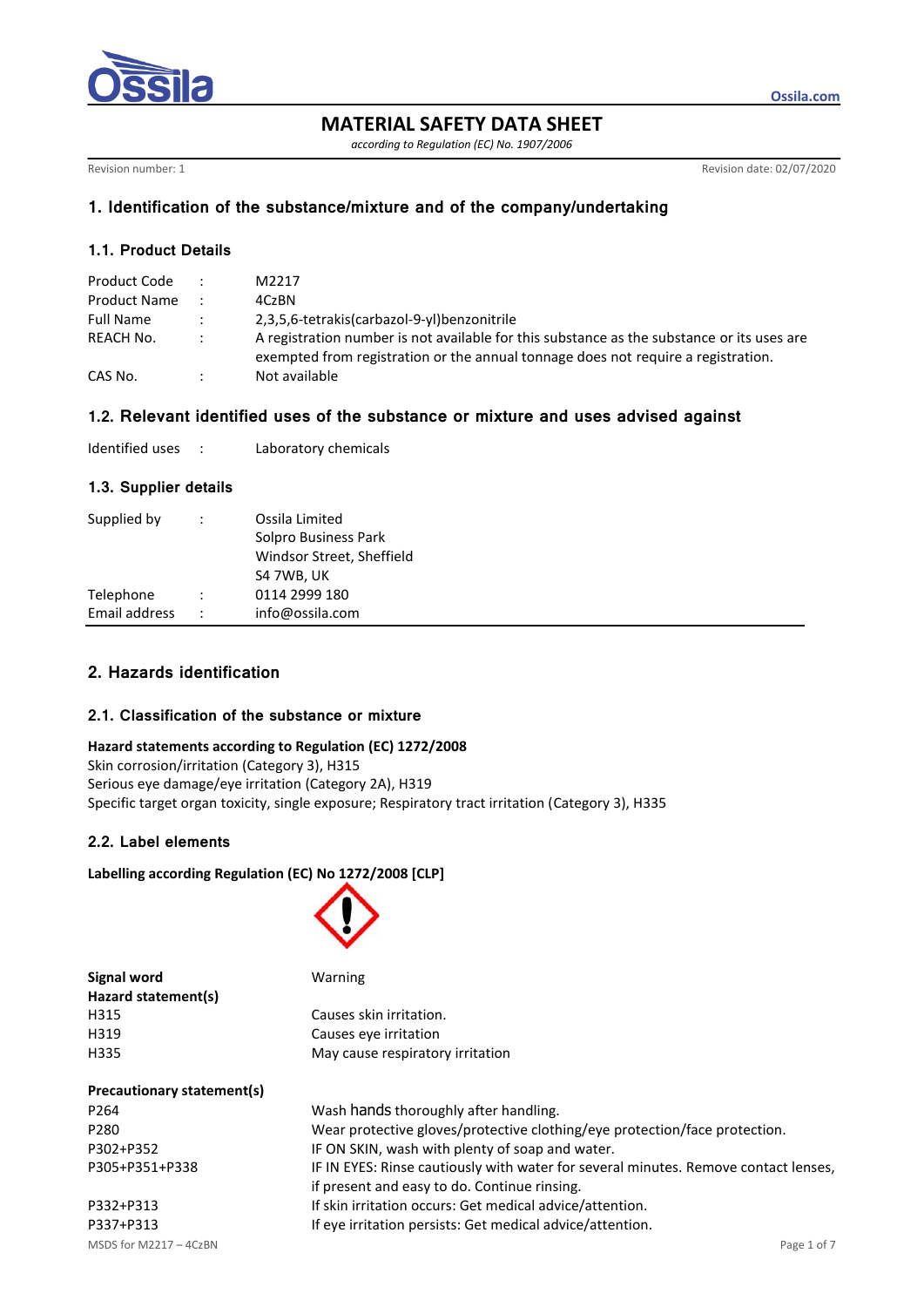P362 Take off contaminated clothing and wash before reuse.

**Supplemental information** None.

### **2.3. Other hazards**

None.

# **3. Composition/Information on ingredients**

### **3.1. Substances**

| Synonyms:        | 2,3,5,6-Tetra(carbazol-9-yl)benzonitrile, 2,3,5,6-tetra(N-carbazolyl)benzonitrile |
|------------------|-----------------------------------------------------------------------------------|
| Formula          | C55H33N5                                                                          |
| Molecular weight | 763.9 g/mol                                                                       |

### **Hazardous ingredients according to Regulation (EC) No 1272/2008**

| Component                     | CAS # | Weight % CLP Classification                                          |
|-------------------------------|-------|----------------------------------------------------------------------|
| 2,3,5,6-tetrakis (carbazol-9- |       | Not available   <=100%   Skin Corr./Irrit. 3 (H31); Ser. Eye Dam. 2A |
| yl)benzonitrile               |       | (H319); STOT SE 3 (H335)                                             |

## **4. First aid measures**

### **4.1. Description of first aid measures**

#### **After Inhalation**

If inhaled, remove to fresh air. If not breathing give artificial respiration. Call a physician.

#### **After skin contact**

In case of skin contact, wash with soap and flush with copious amounts of water for at least 15 minutes. Remove contaminated clothing and shoes. Call a physician.

### **After eye contact**

In case of contact with eyes, flush with copious amounts of water for at least 15 minutes. Assure adequate flushing by separating the eyelids with fingers. Call a physician.

#### **After Ingestion**

If swallowed, wash out mouth with water. Call a physician.

### **4.2. Most important symptoms and effects, both acute and delayed**

The most important known symptoms and effects are described in section 11.

### **4.3. Indication of any immediate medical attention and special treatment needed**

No data available.

## **5. Fire fighting**

### **5.1. Extinguishing media**

**Suitable extinguishing media**: Dry chemical, alcohol-resistant foam, carbon dioxide or water spray. Consult with local fire authorities before attempting large scale fire-fighting operations.

MSDS for M2217 – 4CzBN Page 2 of 7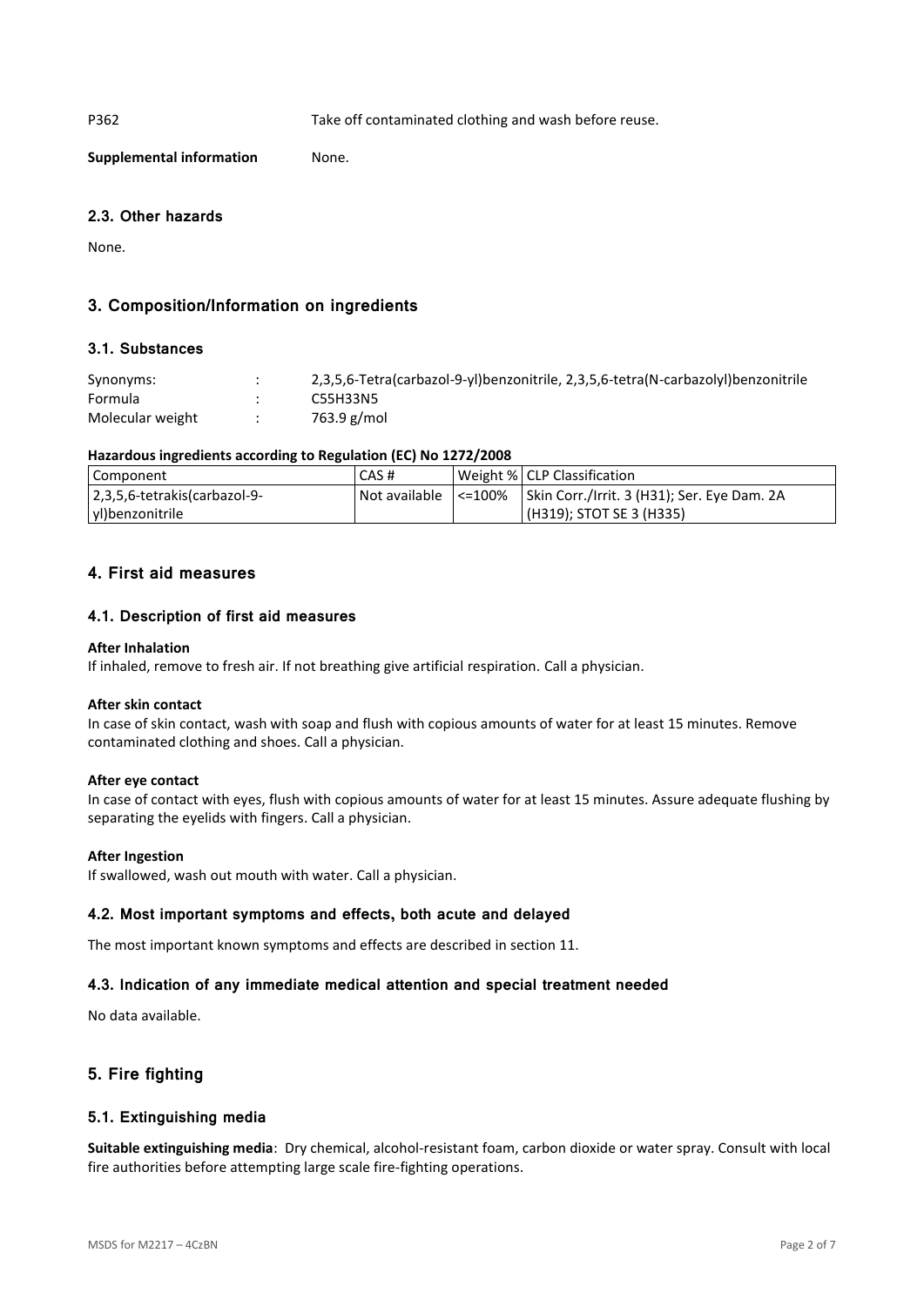### **5.2. Special hazards arising from the substance of mixture**

**Hazardous combustion products:** Carbon oxides, nitrogen oxides.

### **5.3. Advice for firefighters**

Wear a self-contained breathing apparatus if necessary. During a fire, irritating and highly toxic gases and vapours may be generated by thermal decomposition.

## **6. Accidental release measures**

#### **6.1. Personal precautions, protective equipment and emergency procedures**

Wear personal protective equipment (section 8). Avoid dust formation. Ensure room is well ventilated.

### **6.2. Environmental precautions**

Do not let product enter drains.

### **6.3. Containment and cleaning**

Contain and clean up spill if safe to do so using an electrically protected vacuum cleaner or by wet-brushing. Dispose of dry waste in closed container for proper disposal according to local regulations.

### **7. Handling and storage**

### **7.1. Precautions for safe handling**

Avoid formation of dust and aerosols. Keep away from sources of ignition and avoid the build-up of electrostatic charge. Provide exhaust ventilation in places where dust is formed.

### **7.2. Conditions for safe storage, including any incompatibilities**

Store in a cool, dry and well-ventilated place inside of a tightly sealed container. Reseal containers that have been opened and keep upright to prevent leakage.

**Quality-related information:** No data available.

### **7.3. Specific end uses**

Use in laboratories.

### **8. Exposure controls / Personal protection**

#### **8.1. Control parameters**

#### **Exposure limit sources**

Contains no substances with occupational exposure limit values.

### **Components with workplace control parameters**

None.

#### **Biological occupational exposure limits**

This product does not contain any hazardous materials with biological limits.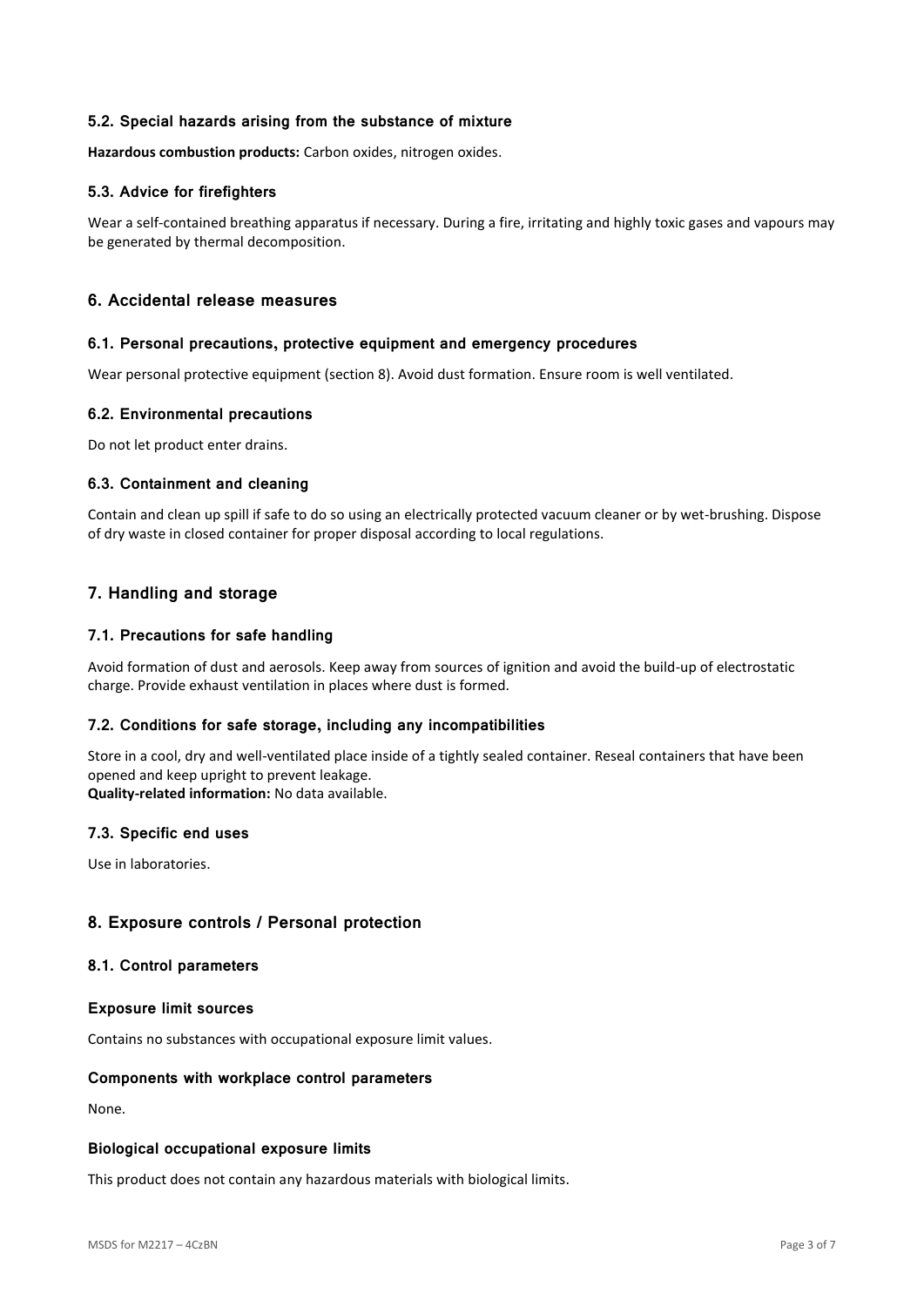## **8.2. Exposure controls**

#### **Engineering measures**

Handle in accordance with good industrial engineering/laboratory practices for hygiene and safety. Ensure eyewash stations and safety showers are close to the laboratory workstation. Ensure good general ventilation is present when handling the product.

### **Personal protective equipment**

**Eyes:** Wear safety glasses with side-shields conforming to appropriate government standards such as NOISH (US) or EN166 (EU).

**Skin**: Handle with appropriate gloves and use proper glove removal technique to avoid skin contact. Dispose of gloves in accordance with applicable laws. Wash and dry hands.

The selected protective gloves have to satisfy the specifications of EU Directive 89/686/EEC and the standard EN 374 derived from it.

**Clothing:** Wear complete suit protecting against chemicals; the type of equipment should be appropriate for the concentration and amount of dangerous substance used.

**Respirators:** Where protection from nuisance dusts is needed, use type N95 (US) or type P1 (EN 143) dust masks. Use multi-purpose combination (US) or type ABEK (EN 14387) respirator cartridges as a backup to engineering controls. Respirators should be approved under appropriate government standards such as NIOSH (US) or CEN (EU).

#### **General hygiene measures**

Wash thoroughly after handling. Wash contaminated clothing before reuse.

## **9. Physical and chemical properties**

### **9.1. Information on basic physical and chemical properties**

| Appearance                             | Solid Lime-yellow powder/crystals                  |
|----------------------------------------|----------------------------------------------------|
| Odour                                  | No data available                                  |
| Odour threshold                        | No data available                                  |
| рH                                     | No data available                                  |
| Melting/freezing point                 | Td = 455 °C (0.5% weight loss), Tg = 316 °C (lit.) |
| Boiling point/range                    | No data available                                  |
| Flash point                            | No data available                                  |
| Evaporation rate                       | No data available                                  |
| Flammability                           | No data available                                  |
| <b>Explosive limits</b>                | No data available                                  |
| Vapour pressure                        | No data available                                  |
| Vapour density                         | No data available                                  |
| Relative density                       | No data available                                  |
| Solubility(ies)                        | No data available                                  |
| Partition coefficient: n-octanol/water | No data available                                  |
| Autoignition temperature               | No data available                                  |
| Decomposition temperature              | No data available                                  |
| Viscosity                              | No data available                                  |
| <b>Explosive properties</b>            | No data available                                  |
| Oxidising properties                   | No data available                                  |

### **9.2. Other safety information**

No data available.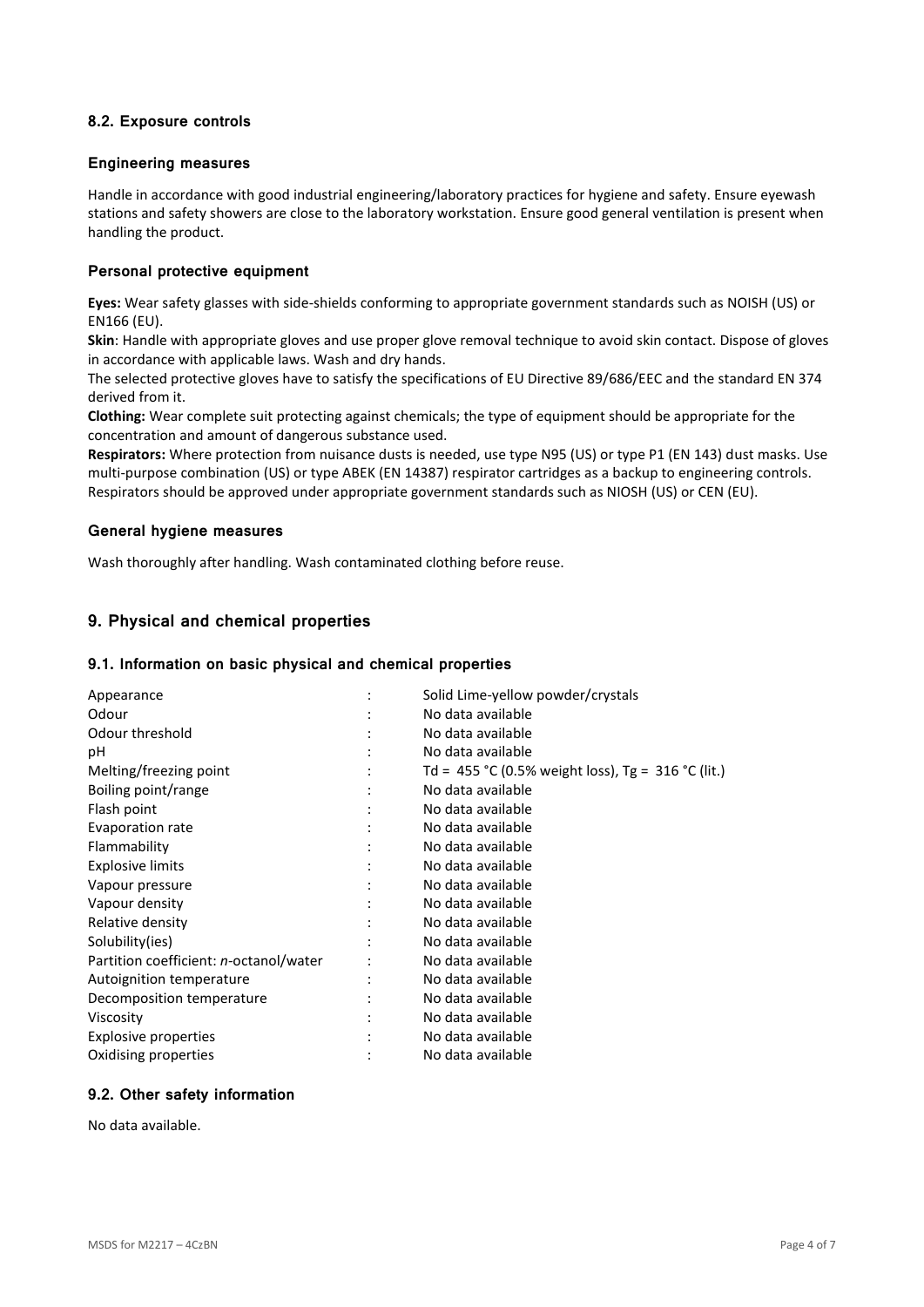# **10. Stability and reactiity**

### **10.1 Reactivity**

No data available.

### **10.2. Chemical stability**

Stable under normal temperatures and pressures under recommended storage conditions.

### **10.3. Possibility of hazardous reactions**

No data available.

### **10.4. Conditions to avoid**

No data available.

### **10.5. Incompatible materials**

Strong oxidising agents.

### **10.6. Hazardous decomposition products**

No known hazardous decomposition products.

# **11. Toxicological information**

### **11.1. Information on toxicological effects**

**Acute toxicity** No data available. **Skin corrosion/irritation** No data available. **Serious eye damage/eye irritation** No data available. **Respiratory or skin sensitization** No data available. **Germ cell mutagenicity** No data available. **Carcinogenicity** No data available. **Reproductive toxicity** No data available. **Specific target organ toxicity - single exposure** No data available. **Specific target organ toxicity - repeated exposure** No data available. **Aspiration hazard** No data available. **Routes of exposure** Eye contact, ingestion, inhalation, skin contact. **Signs and Symptoms of Exposure** Skin: inflammation (redness, swelling, itching and pain). Eyes: inflammation, tearing, impaired vision and pain. Inhalation: cough, nose and throat pain.

To the best of our knowledge, the chemical, physical, and toxicological properties have not been thoroughly investigated.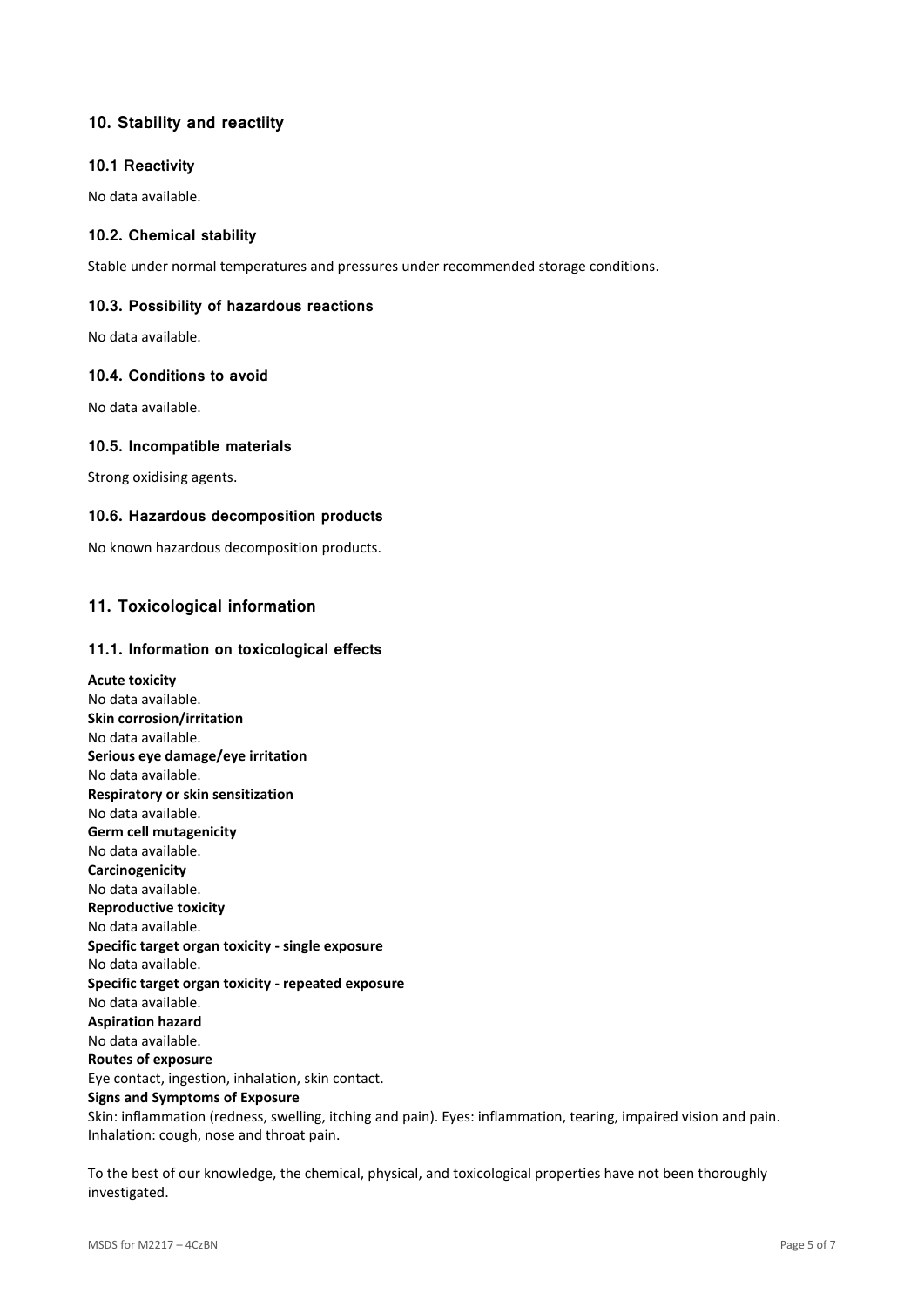# **12. Ecological information**

### **12.1. Toxicity**

No data available.

### **12.2. Persistence and degradability**

No data available.

### **12.3. Bioaccumulative potential**

No data available.

### **12.4. Mobility in soil**

No data available.

### **12.5. Results of PBT and vPvB assessment**

PBT/vPvB assessment not available as chemical safety assessment not required/not conducted.

### **12.6. Other adverse effects**

No data available.

## **13. Disposal**

### **13.1. Waste treatment methods**

#### **Product**

Burn in a chemical incinerator equipped with an afterburner and scrubber. Observe all federal, state and local environmental regulations and directives on waste and hazardous waste. Offer surplus material to a licensed professional waste disposal professional.

### **Contaminated packaging**

Dispose of as unused product.

## **14. Transport**

Non-hazardous for road, air and sea transport.

**IATA:** Not regulated as a hazardous material. **IMO:** Not regulated as a hazardous material. **RID/ADR:** Not regulated as a hazardous material.

## **15. Regulatory information**

This safety datasheet complies with the requirements of Regulation (EC) No. 1907/2006, the Registration, Evaluation, Authorisation and Restriction of Chemicals (REACH).

### **15.1 Safety, health and environmental regulations/legislation specific for the substance or mixture**

No data available.

### **15.2 Chemical safety assessment**

No chemical safety report/assessment was carried out for this product.